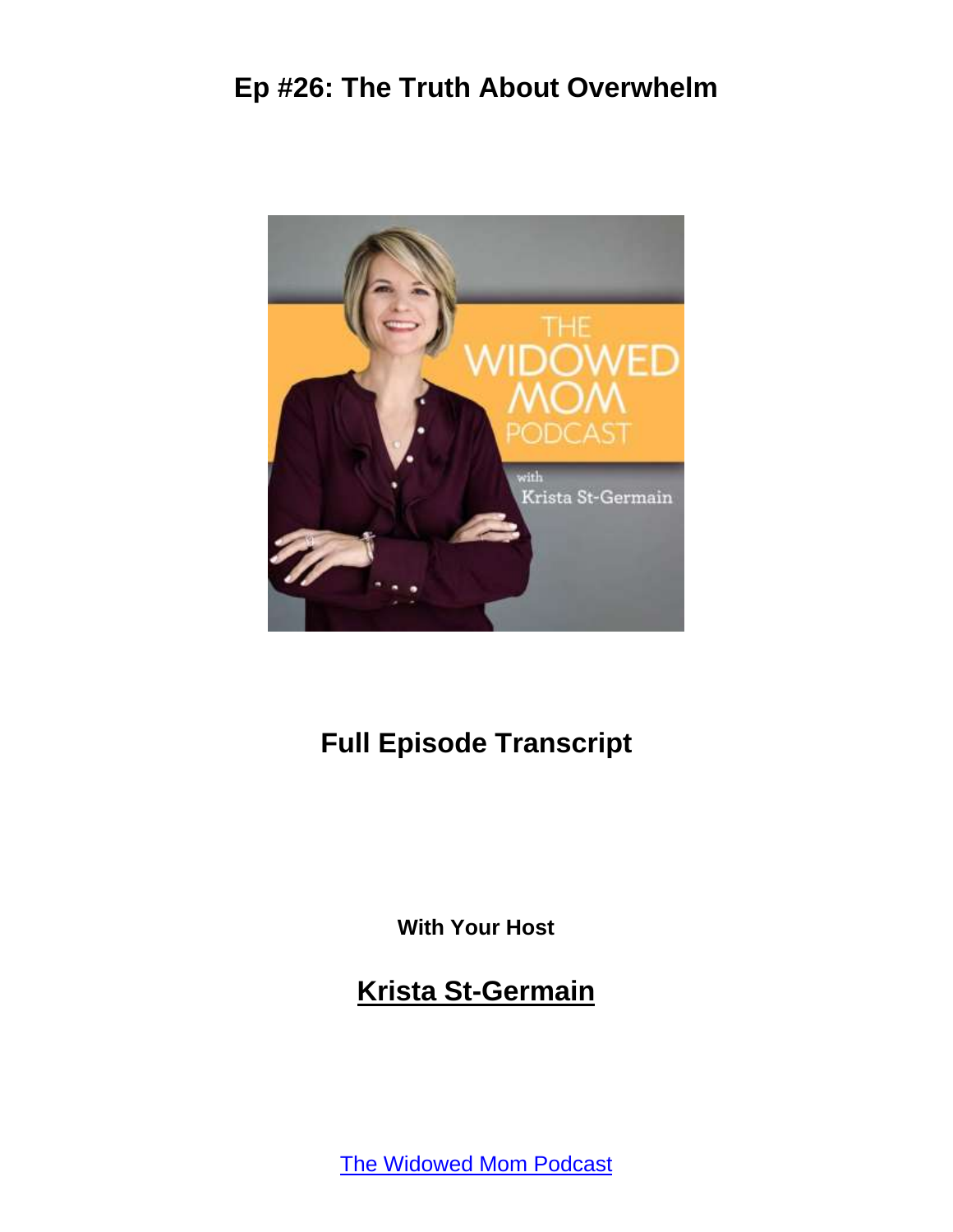Welcome to *The Widowed Mom Podcast*, episode 26, The Truth About Overwhelm.

Welcome to *The Widowed Mom Podcast,* the only podcast that offers a proven process to help you work through your grief to grow, evolve, and create a future you can actually look forward to. Here's your host, certified life coach, grief expert, widow, and mom, Krista St-Germain.

Hey there, beautiful friends. Welcome to another episode of the podcast. So today, we're going to talk about overwhelm, everyone's favorite, I'm sure, definitely relatable. In fact, whenever people apply to my Mom Goes On group coaching program, one of the questions that I ask is for them to list the top three emotions that they notice the most often, and overwhelm is one of the ones I see all the time. So I have a feeling you're going to relate to what I talk about in this episode.

Before we jump in though, I want to read a listener review, as always. So this one is from Barbra, Barbra Rector. And Barbra wrote, "I'm recently a widowed mom of four adult children. Another listener, Tammy Brown, shared your podcast with our grief group that meets weekly at our church. I've only listened to one episode but felt like you were speaking directly to me. Thank you for giving me another tool in my arsenal of mourning tools."

You are so welcome, Barbra. Thank you for that review. And Tammy Brown, thanks so much for sharing the podcast with your grief group; I really appreciate that. If this podcast is valuable to you, here's what I want you to do; instead of doing your review today – although I won't kick you out if you do a review, that would still be great.

But what I would love is if this podcast is helping you, if you would share it with someone. Apple podcasts makes that really easy to do. Whenever you're listening to the podcast, you'll see three little dots in the lower right hand corner of your screen. And if you just click on those, there's an option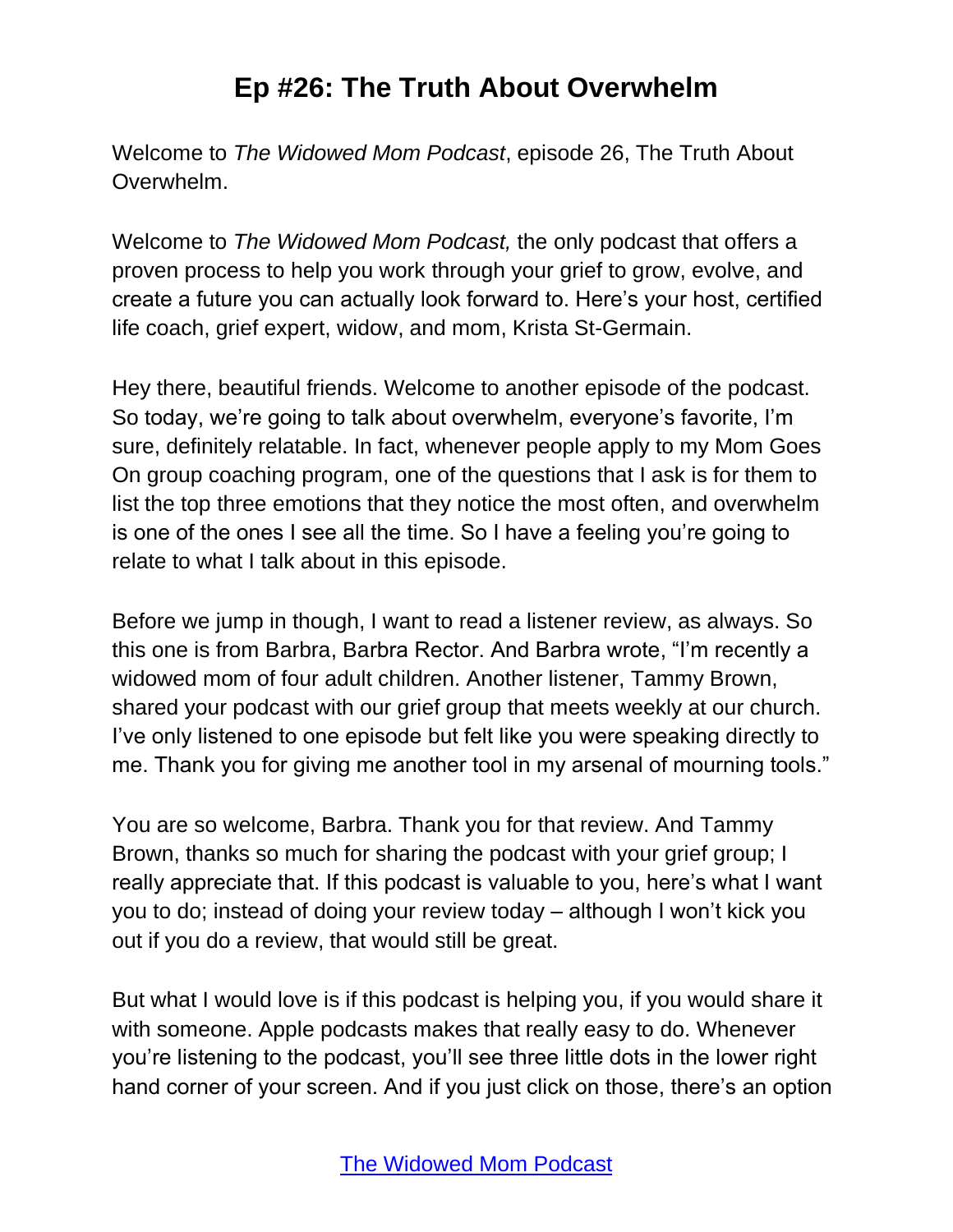to share. You can share through Facebook. You can share through Instagram. You can send someone a text or an email. It's super easy to share it in that way. Or do a little screen grab of the podcast. Tag me on Instagram @lifecoachkrista or on Facebook @coachingwithkrista.

Tag me and let the world know that this is a useful resource to you and maybe it would help them too. That's how we're going to help more people stop suffering so much as they grieve and heal.

Alright, okay, what I want to talk about today with overwhelm is why we feel it so often, what really causes it, because it might not be what you think, and some strategies that could help you feel less overwhelmed.

So, first of all, we need to acknowledge the physiological impacts of grief. I'll probably do an entire podcast episode on the impact of grief on the brain and on the body, but just for starters, we just need to acknowledge that, in many ways, when we have had a loss, our system is overwhelmed. Our capacity to process information can be diminished. It's like our brain is constantly buffering, right?

And I don't mean that in the way that I've taught buffering in the past. What I mean is kind of like that buffering symbol that you get when your computer is running slowly, our brain is doing that too. It's like buffering, buffering, buffering, and it can't process the same capacity of information that it could have been able to process before the loss.

So our brain can be overwhelmed. Our processing speed is diminished. Our ability to remember can be compromised, everything I talked about in the episode that I did on widow fog. We might not be sleeping as well. We might be swimming in all of the hormones of stress. This is just the reality of the physiological experience that most grievers have.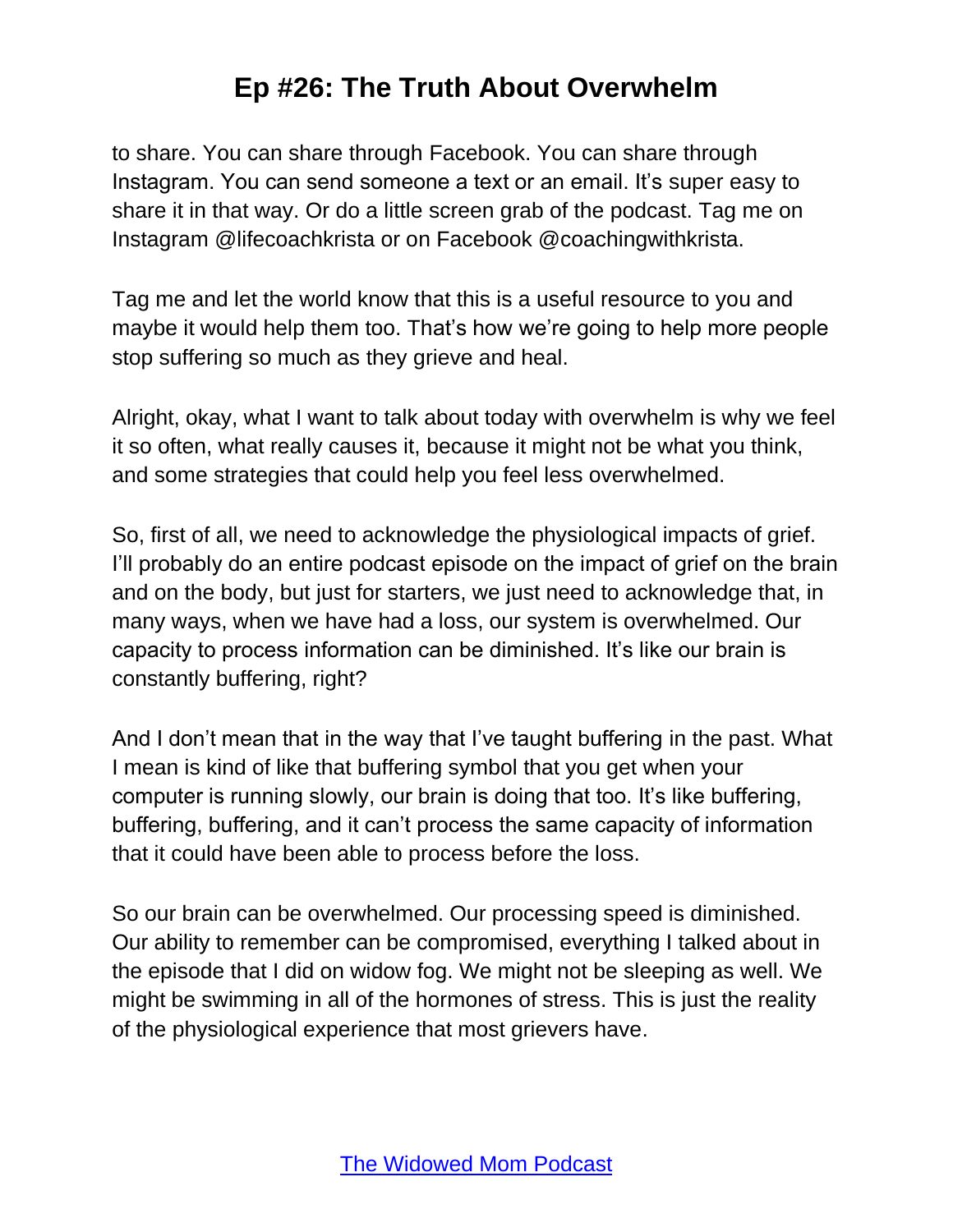So, we need to curt ourselves some slack. We need to show ourselves some compassion and some understanding, we need to show our brains and our bodies some grace. And this is not the type of overwhelm that I want to talk about how we can change, okay.

Now, of course, there are - dietary changes can be significant, changes with exercise can really help. So there are things we can do to support ourselves physically. That's not what I'm interested so much in talking about on this episode because I think most of you probably already know that good nutrition is important. You probably already know that it's important to stay hydrated and get as much rest as you can, and that it's important to move your body.

So I'm going to assume that that's kind of your baseline information. And we're also though, not going to argue with the physical changes that we may be experiencing. We're not going to blame ourselves for them. We're just going to acknowledge that that can be, for many of us, the reality of the grief experience.

So what I want to focus this episode on is really more about the emotion of overwhelm. So there's the physiological aspects that we really can't do a whole lot about. They're already here. It is what it is. But then there are those moments where overwhelm is our predominant emotion and that's what I want to talk about.

This is the type of overwhelm that might surprise you. What we're typically thinking causes the emotion of overwhelm is that the circumstances of our lives have changed. That we're now filling the role of both parents, that we're running the house, we're earning the money, we're taking care of everything, that situations are coming and maybe holidays or events, family functions, deathiversaries, things are coming and we're expecting intense emotions.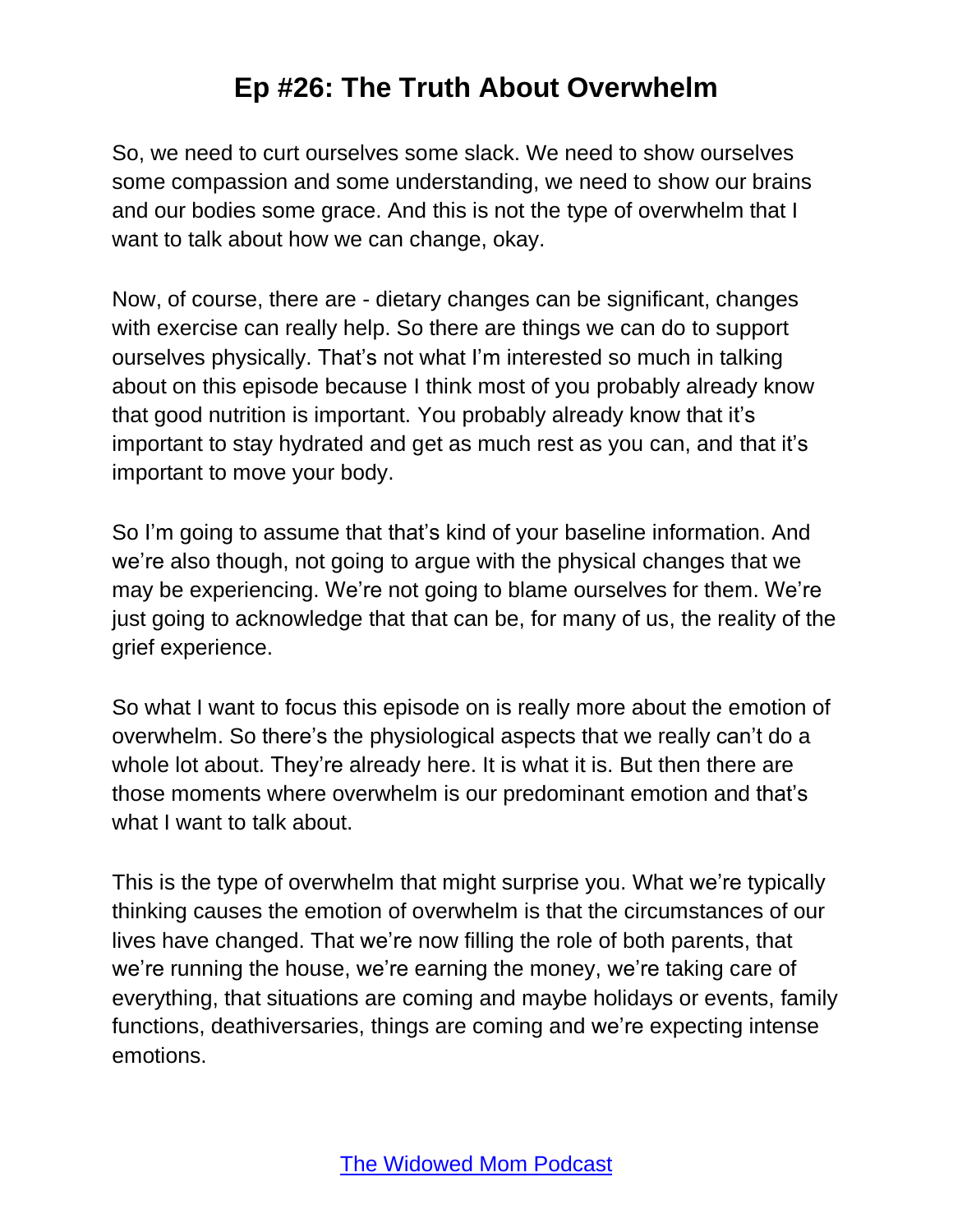We have kids with a crazy schedule and conflicting events everywhere. We have children that need help with homework and they need to be fed. Maybe your children are grown and you have grandchildren. Your children want your support. Maybe you have teenagers and they're arguing with you and not particularly enjoying your parenting style.

Maybe things are breaking around the house that your husband would have fixed. And then other things are breaking, and then other things are breaking. Sometimes we have those weeks where it seems like the whole house just fell apart, and then the car went right along with it.

We think it's these things in our lives that are causing us to feel the emotion of overwhelm. We look at the garage. We look at his stuff. We look at our physical environment. And then we think that the state of those things, the number of boxes in the garage, the amount of stuff we still haven't sorted through in the closet, the pile of bills on the desk, the to-do list, we think those things are the reason we feel overwhelmed, which is problematic.

Because then guess what? The only way for us to get out of overwhelm is to deal with all of those things, to change all of those things. Some of those things might be in our control, but the lion's share of them aren't. The lion's share of those things are just the facts of life.

And as long as we think that those things need to change, before we can not feel overwhelmed, we're in a bit of a pickle. And this is why it's important to teach you and what I want you to know, that our thoughts cause our feelings. Not the things around us.

Now, I don't teach you that so that you will blame yourself when you feel overwhelmed. That is not the point at all. If I teach you that your thoughts cause your feelings and now all of a sudden you're thinking it's your fault and you just need to think better thoughts and there's something wrong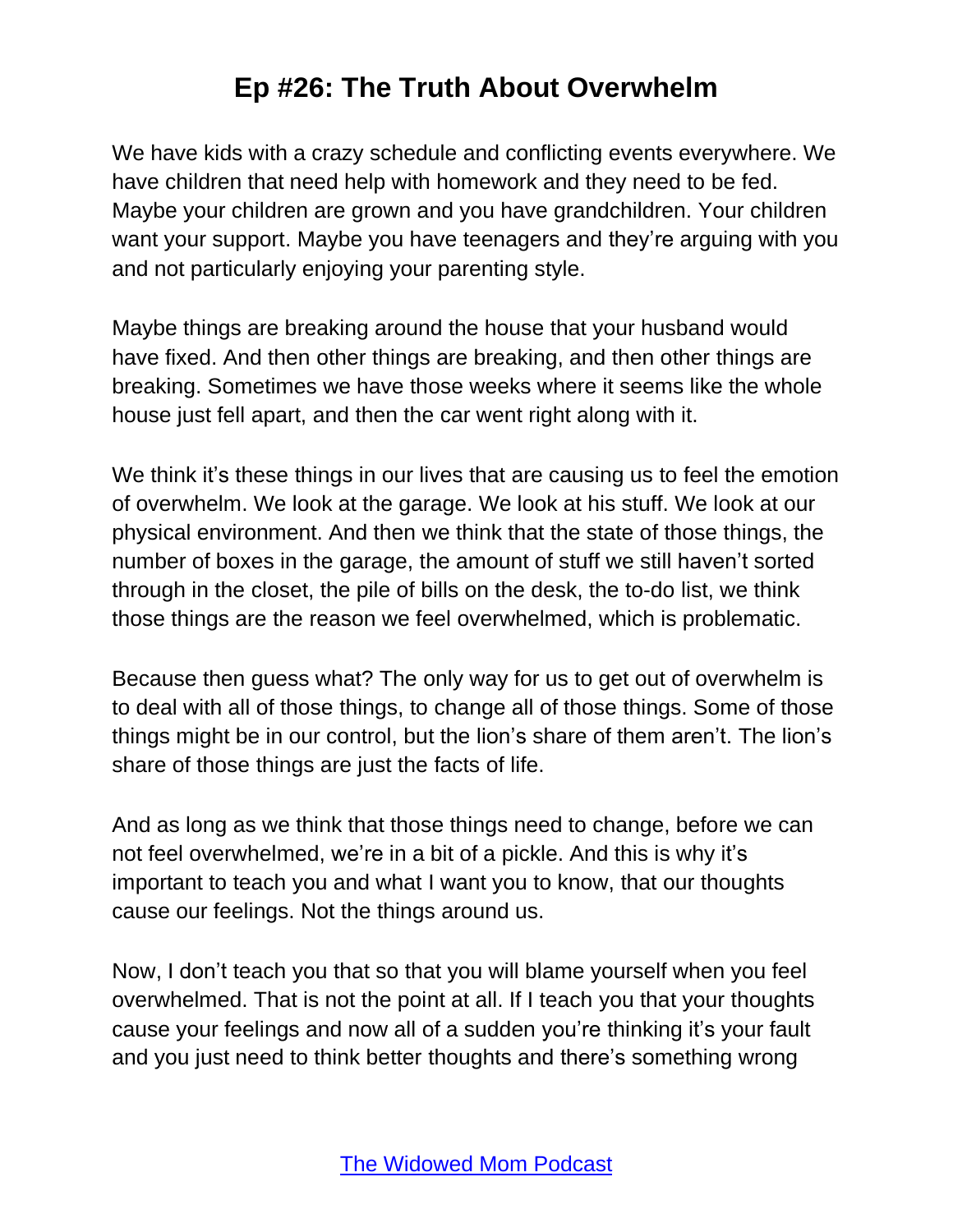with you, and now you're blaming yourself or shaming yourself, we're headed in the opposite direction of my intention.

The reason I want you to know that our thoughts cause our feelings is so that you can really start to see what your options are. You can start to see how powerful you are. You can start to see the path to reducing suffering in your life. And you don't feel like you have to control the entire world or change all the things so that you can feel better, because that won't serve you.

So what's really happening is it isn't the to-do list that makes us feel overwhelmed. It isn't the things that are breaking in the house or that broke last week that make us feel overwhelmed. It isn't the conflicting events that the kids have.

Those things don't have any power over us thankfully. Because if they did, we'd be in trouble, right? We'd have to have everything running perfectly so that we could feel good, and that's just not the way life works.

So the real reason we're feeling overwhelmed when things like that happen is because of the way that we're interpreting those things, because of the story that we're telling ourselves. The thoughts that we're having about it.

So when we're thinking, "I can't handle this, I'll never get it all done. It's too big. It's too much. I don't even know where to start," those interpretations of the things that are happening around us, some of which we can control but much of which we can't, that stuff is just the math.

You look at your garage. Some of you don't even want to look. I hear you. It's this out of sight, out of mind, last thing I really want to think about. But let's just take that as an example because it can be a tender spot for a lot of us. Maybe there's a whole bunch of stuff still in your garage that was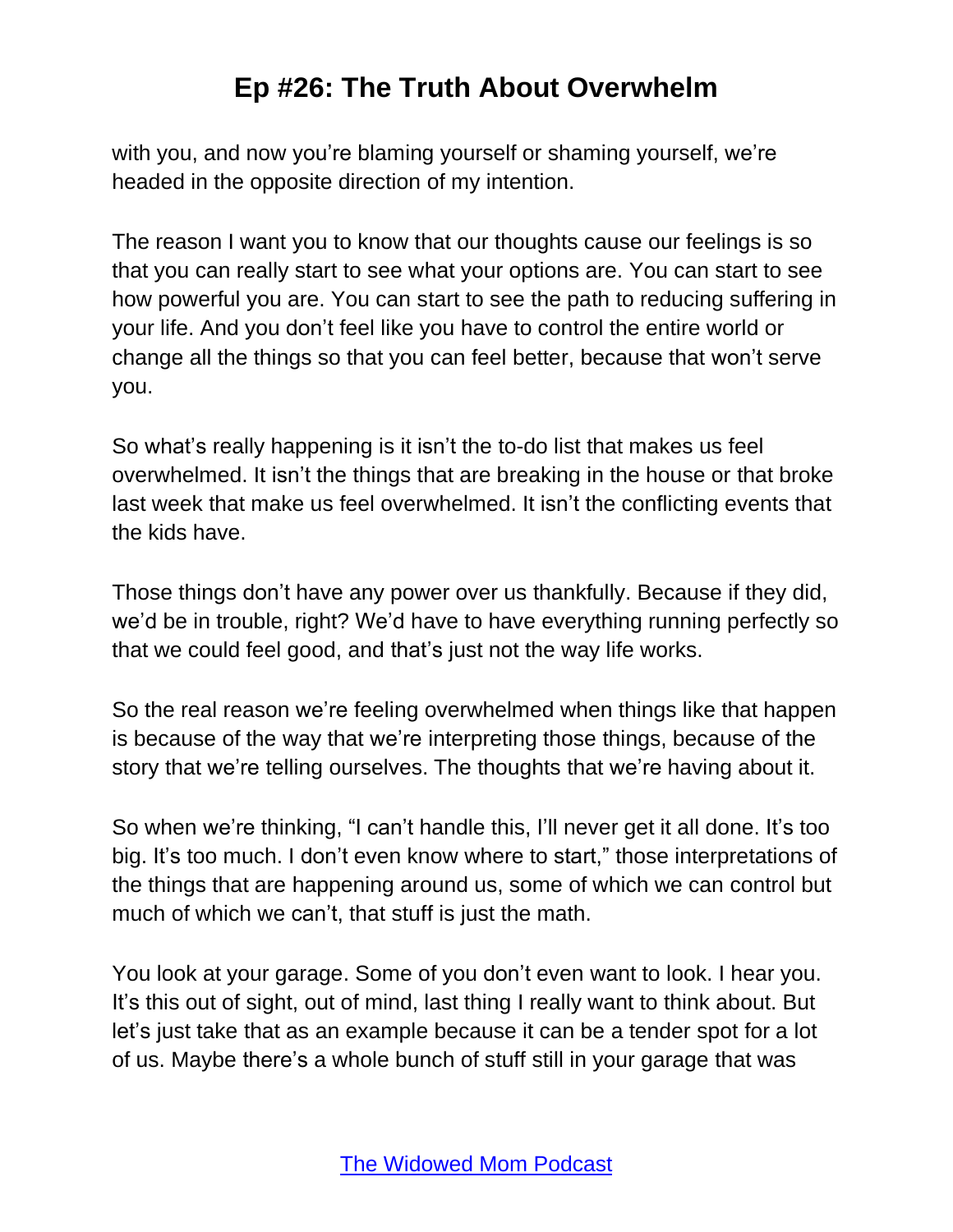your husband's. And when you look at it, we want to separate the math of that garage from the drama in our brain.

The math is that as it currently is, there are x number of boxes and y number of tools and we could take a picture of the garage. That's the reality, or whatever it is that you're thinking of that you feel overwhelmed about. That's the math.

That garage has no power over you. None. Everything in that garage just sits there. It doesn't cause feelings. Now, how do I know this? I know this because when I go into your garage, or if I saw pictures of your garage, I would have a different emotional experience of your garage than you do, because my thoughts about it are different.

That doesn't make me right and you wrong. That's just an example of how the human brain creates feelings with thoughts. So just notice that without thoughts, your garage and the boxes in it and the tools in it wouldn't create overwhelm for you. It just is what it is. It's our brain and it's unintentional, but well-intended thinking that creates our emotional experience of anything.

So I'm using the garage as the example, but I just want you to take a minute and think about where in your life, what's an area that right now you experience overwhelm when you think about. Or maybe it's an overwhelm that happened yesterday or the day before, or last week. What was that about? And can you separate the facts of that story from the story your brain is offering you?

Now again, we do this from a place of compassion and love. Not shame, not blame. That's just not helpful at all. Of course our brain is going to tell us a story that we can't handle it, that we can't get it all done, that it's too much, that we don't know where to start. That he needs to be here because we're out of our depth. We don't know what we're doing.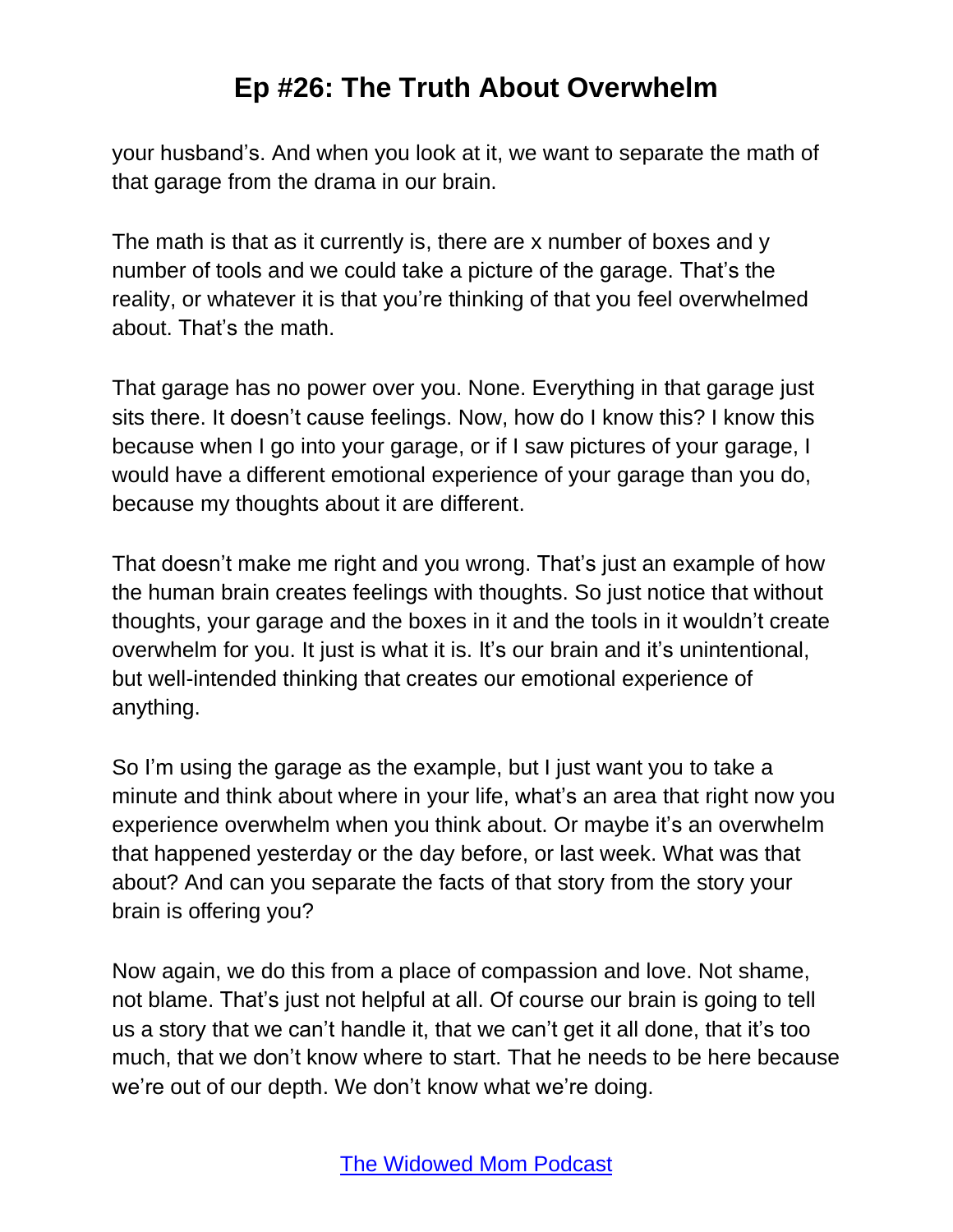Of course our brain is going to offer us those thoughts. It's not even important that our brain stops offering us those thoughts as much it is that we become aware of what our brain is offering us and we start to see it as thoughts.

Because when we can see it as sentences in our mind, when we can see it as the story our brain is telling us and we can separate what exists objectively versus what we're making it mean, then we can start to get our power back. Then we can start to go, oh, I see, okay. This garage can't overwhelm me. I don't need this garage to be different to feel better. This garage has no power over me, but these sentences in my brain that I believe are the only thing that really needs to change.

Maybe I can handle this. Maybe I could get this done. Maybe it isn't as big as I think. Maybe I do know where to start. Maybe I just need to set a timer and start with this box that's right here in front of me. Because what happens with overwhelm is that it just results in no action on our part.

When we feel overwhelmed as humans, we don't really do much. We get stuck. We spin around and we second-guess ourselves and we procrastinate. We make plans and then we don't follow through because when we go to do it, we're feeling overwhelmed. And as humans, we just don't take productive action when overwhelm is the emotion that's fueling us, and it's like a Catch 22.

I've taught you about cognitive bias. So we think the thought, I can't handle this, we feel overwhelmed, we don't even start, or we start and we stop, and then our brain uses that as evidence that yeah, you're right, you can't handle it. See? There's another thing you can't handle. Oh, look over here. See all those other things you can't handle?

And now we're really believing I can't handle it. It's too much, I'll never get it all done. We have all this evidence for it and until we stop and we step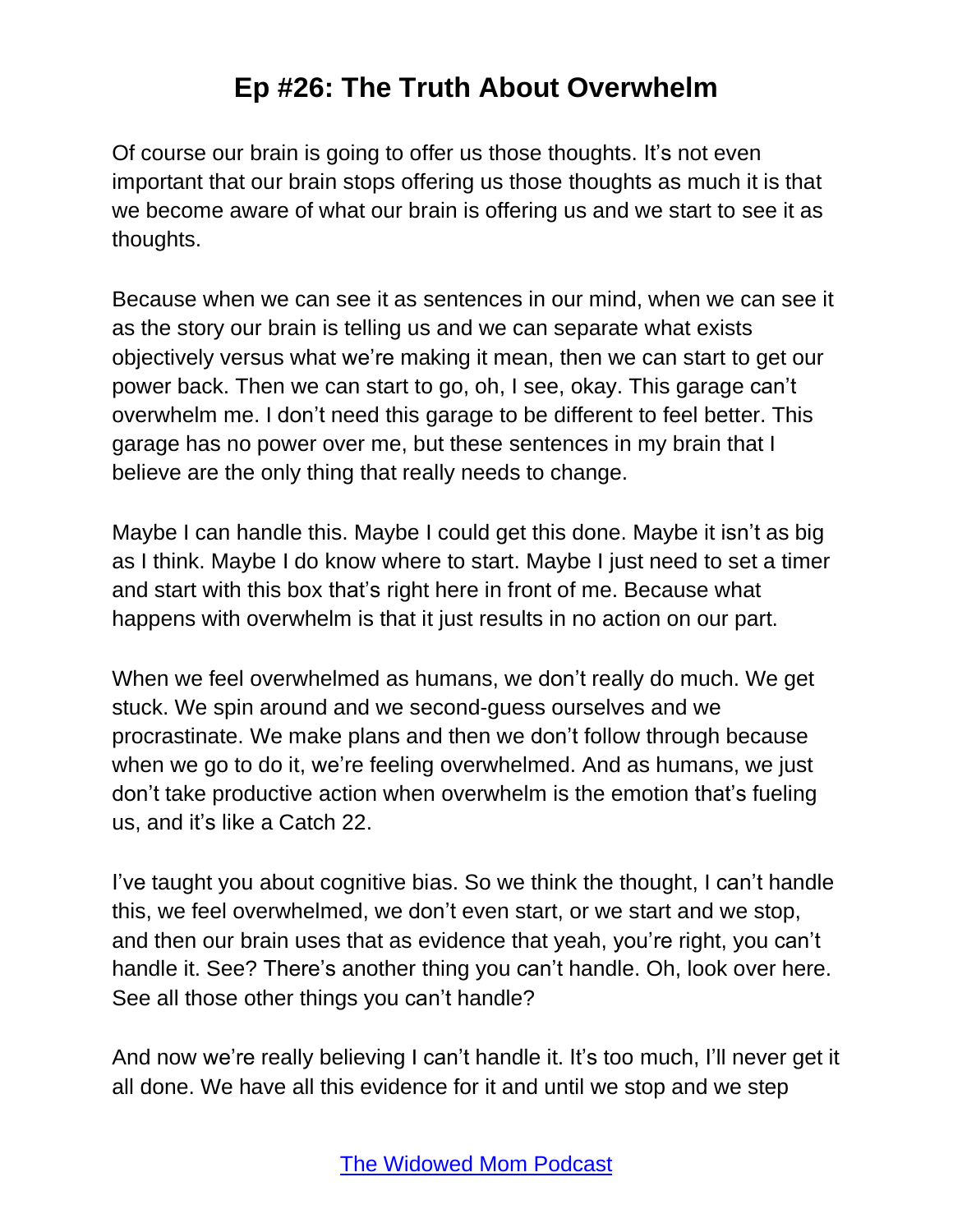back and we go, hmm, what is the math here? Versus the drama that my brain is creating, thank you very much, and then we make some conscious choices about how we want to think.

And we choose our thoughts on purpose, knowing that our brain is going to offer us some doozies that really aren't all that useful. And then we're ready. I'm constantly on the lookout for when my brain says, "You don't have enough time. There's not enough time."

My brain wants to tell me that all the time. You'll never get it all done. It's too big, it's too much. Krista, you have bitten off more than you can chew. My brain loves telling me that. And I'm constantly having to redirect it, just like I would redirect a toddler.

Like yeah, I know, I know you want to tell me that it's too much and we've bitten off more than we can chew, but guess what? We're just going to get started. All we need to do is just do 15 minutes worth. It's probably not going to take as much time as we think. This is how I talk to myself.

Okay, so let's get into the practicality of it. So we've talked about overwhelm in the body and in the brain. We're not going to argue with that. It's just part of grief. We've talked about overwhelm as a feeling, which is caused by our thinking. That's where we want to focus our time and energy.

So here's how we do that. In the moment, we notice what we're feeling and we give it a name. This is overwhelm. We don't resist it. We don't try to push it away. We just name it. We claim it. We allow it. It's not going to hurt us. It's not a black hole that we're going to get sucked into and never come out of. It's just a feeling. We've had feelings that are much more intense than this one before, guaranteed.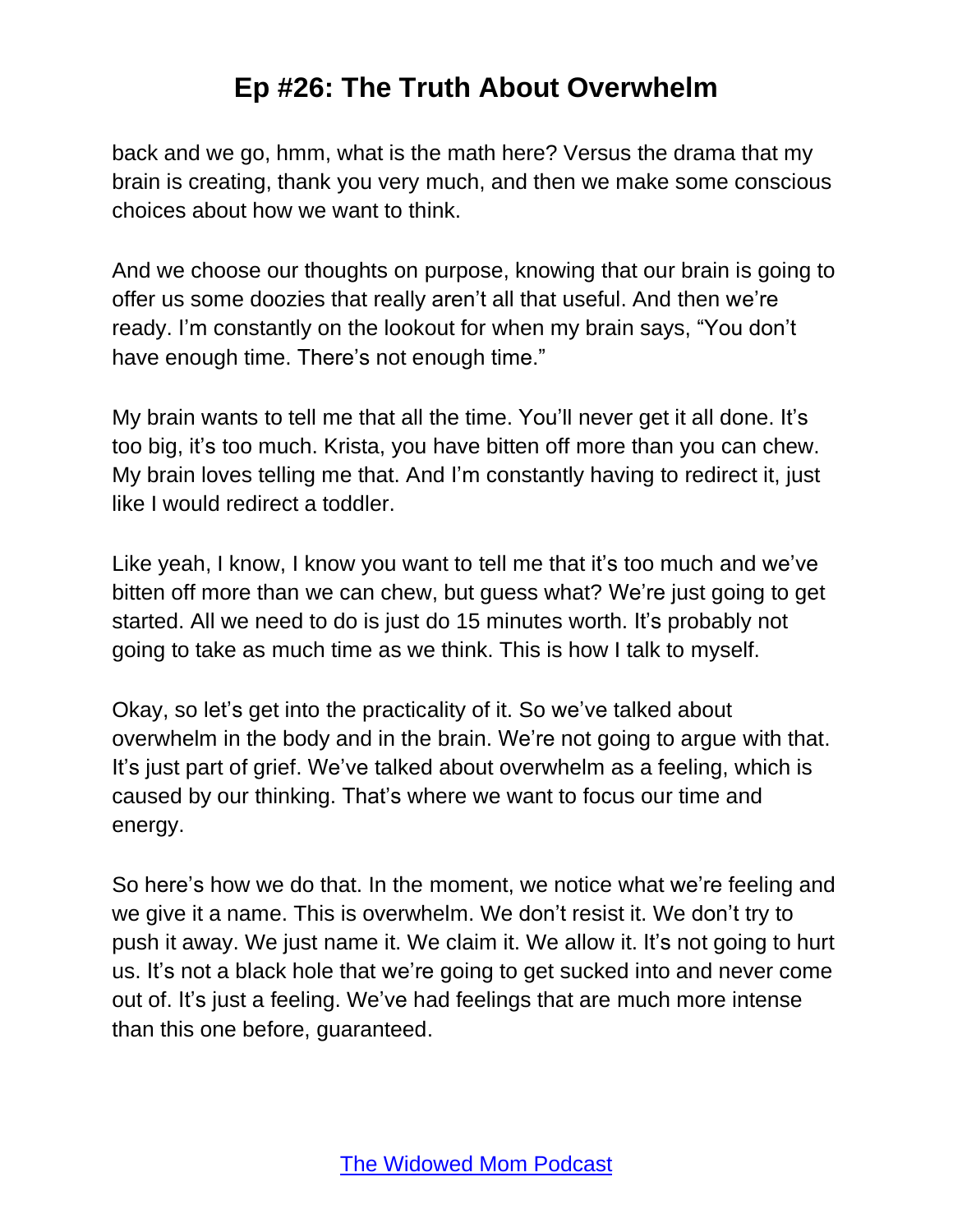So feel the feeling. Name it. Open up to it. Witness it. This is what I've taught you in episode three. The now feeling process. If you notice you've got a really harsh inner critic here, we might want to get some coaching on that. We'll talk more about that in the future, handling an inner critic.

But notice it, name it, allow it. Remember, remind yourself, you're not alone here. Overwhelm is not just you. There's nothing wrong with you because you're feeling overwhelmed. Overwhelmed is a human experience. I guarantee you, it's an emotion that almost everybody listening to this podcast right now, especially widows, and I know a lot of people listen who aren't widows, they're very familiar with it.

So remind yourself that you're not alone. It's not that no one understands or that other people are farther along than you are in their grief and you're the only one that doesn't have it together. No, that's not true. Overwhelm is a shared experience between us all.

So then, you want to get curious and ask yourself, what's going on here? What am I thinking? What's causing this overwhelm? Because my brain wants to tell me it's the boxes. My brain wants to tell me it's the garage. My brain wants to tell me it's the to-do list or the homework or the things that have broken.

But that's not it. If it's my thoughts, what am I thinking? I'm thinking, I can't handle this, this is too much. See if you can isolate it. Tell yourself the truth. You don't have to do any of this stuff. You can walk away entirely from your life. Many people do. The truth is that's not what you want. That's why you keep waking up every day and showing up, even when you feel a hot mess.

The truth is that you are choosing to act, to carry on, to deal with all the things that break, to figure out what to do with all that stuff in the garage, to navigate all of these emotions that you're feeling, to figure out how to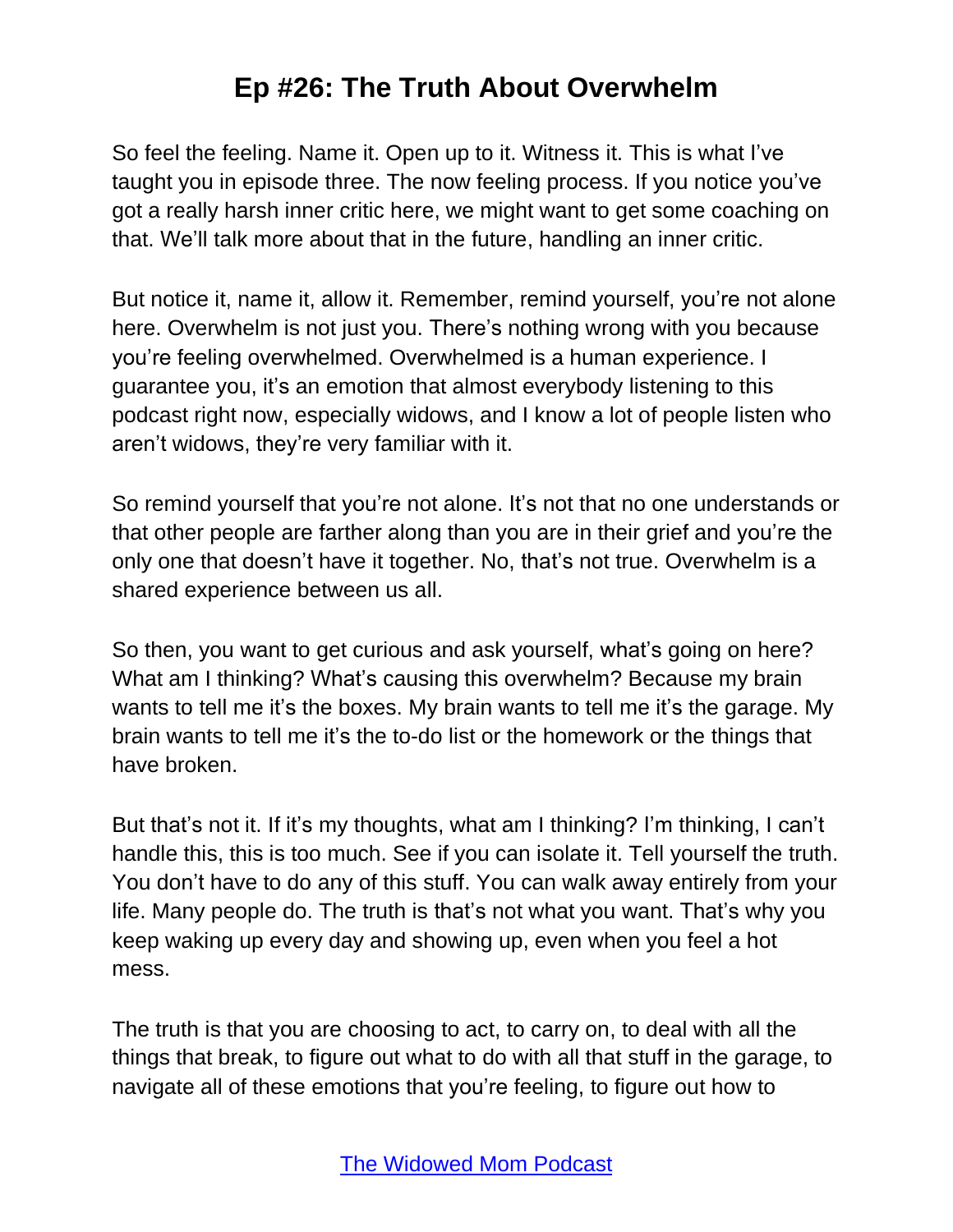recreate your life and carry on and live the best one possible. That's the truth.

And just because something's on a to-do list doesn't mean you even need to choose to do it. To-do list zero is not a destination that anybody actually reaches. We do things, we add more things. We do things, we add more things. We don't ever get to the bottom. It's not the way life works.

So what on that list is the most important? Where do you want to focus your time and energy? What can you show yourself some grace on where you are trying to hold a super high standard that really isn't necessary and isn't helping you?

And then decide how you want to talk to yourself. Decide to talk to yourself like you would talk to a good friend, or to someone that you just loved so much. These are the things I say to myself. "All humans sometimes feel overwhelmed. I can handle overwhelm. All I need to do is the next thing on the list."

Sometimes it's even as basic as, "I'm safe, my kids are safe." Marie Forleo just came out with her book not too long ago, Everything is Figureoutable. Another woman that I follow, she's Australian. Her version of that is everything is workoutable. Either way, I love them both.

Krista, you're going to get through this. It's going to be okay. One foot in front of the other. Talk to yourself like you would talk to a good friend or someone you loved. Because the reality is that we're all going to think thoughts that make us feel overwhelmed and we want to be prepared for that.

Doesn't mean we've done anything wrong when that happens. It's just the way of our brain. Not a problem. We want to be ready for it. We want to have a strategy for it. When it shows up, what do we do? Who do we want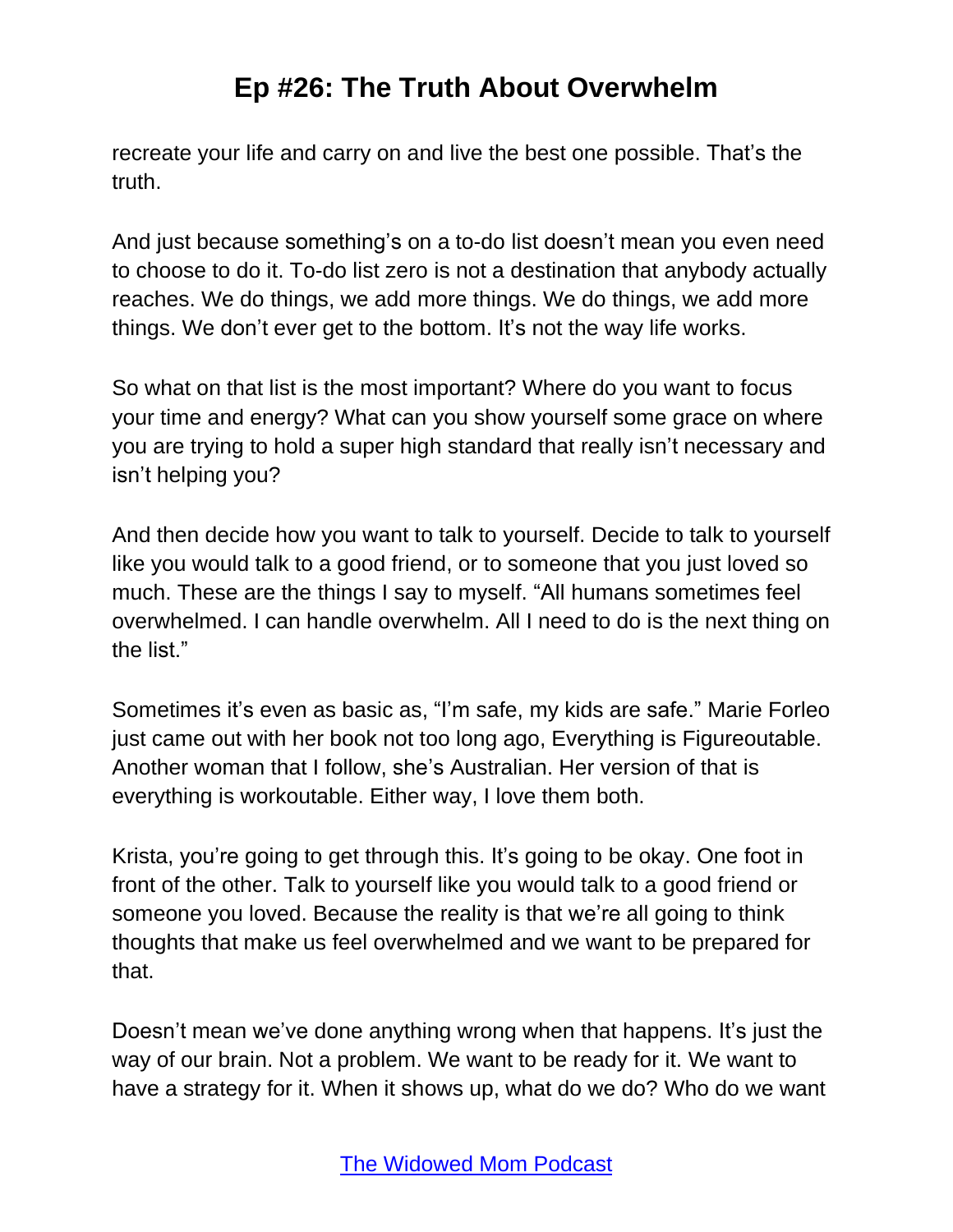to be? How do we want to talk to ourselves when we feel this overwhelmed feeling? How can we be our own cheerleader, our own ally, our own best advocate, our own champion when that happens?

Many of us notice that our brain wants to bring out the shame and the blame and the judgment and the comparison and it's okay that it does that. But we can make different choices. Just because our brain offers us junkie thoughts doesn't mean we have to keep thinking them. We can decide what we want to think so that we're supporting ourselves through all of this and providing some relief to ourselves.

We have that ability. None of that external stuff has to change for us to be able to improve our emotional experience of it. So that's what I want for you is less suffering. I want you to know how to support yourself when you're feeling overwhelmed. I want to give yourself a break.

Know that physiological changes might still be impacting you. That's okay. We're not going to argue with it, but we can control what thoughts we listen to in our brain and what thoughts we choose on purpose. And we can control our reaction to what it is that we feel so that we can create a different outcome for ourselves.

Alright, I hope you have an amazing week. I hope this was exactly what you needed to hear today, even though I know there's so many of you that listen that I've never met, I think about you all the time and I sit and think, what do you need today from me? What can I give you that would help you today?

So I hope this hit the spot for you. Alright, I love you, you've got this, and I'll see you next week. Take care.

Ready to start building a future you can actually look forward to? Get a free copy of Krista's Love Your Life Again Game Plan, and learn her three-step